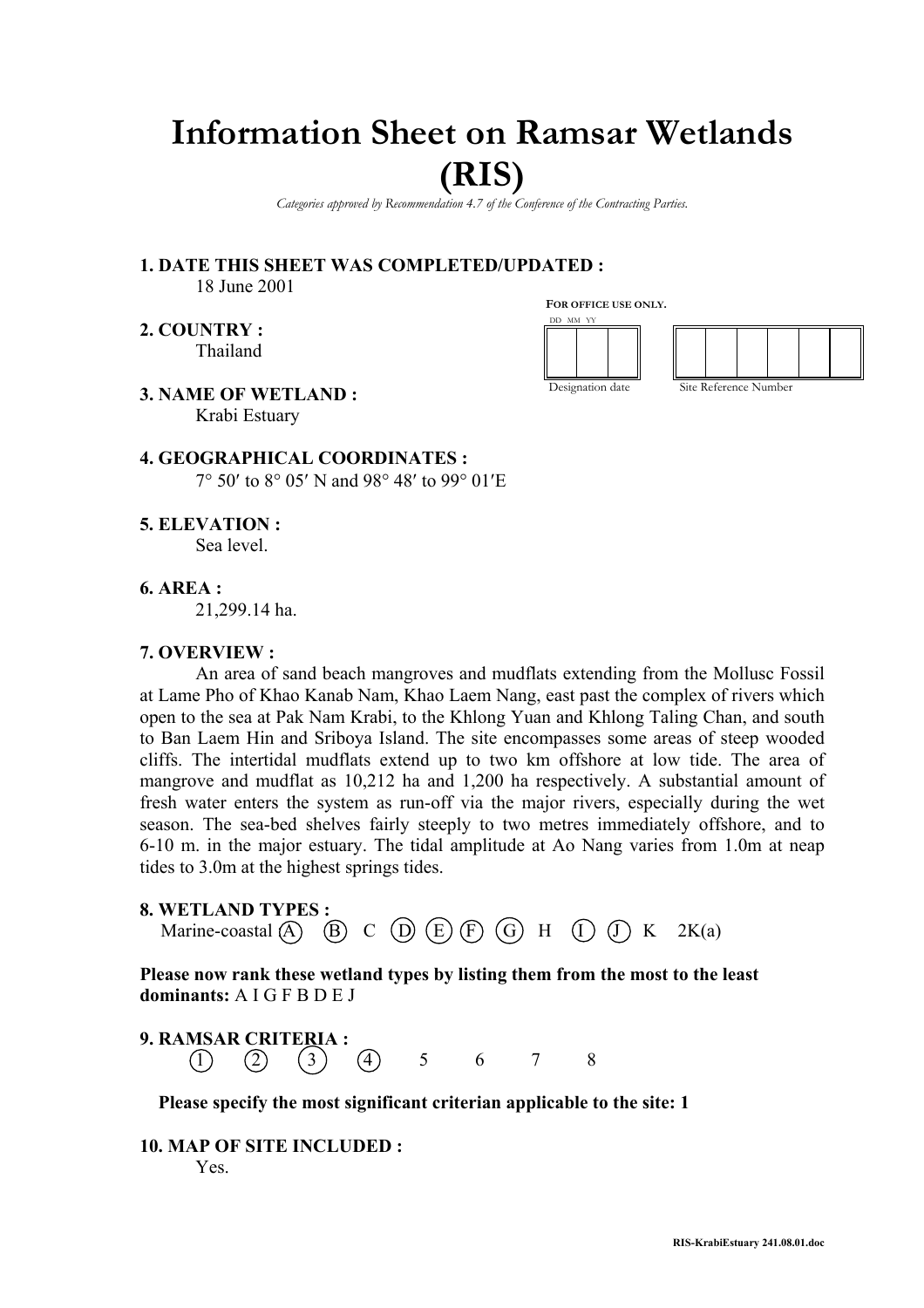# **11. NAME AND ADDRESS OF THE COMPILER OF THIS FORM :**

Natural Resource and Environmental Management Division Office of Environmental Policy and Planning 60/1 Soi Pibulwattana 7 Rama VI Road, Bangkok 10400 Thailand. Tel. 662-2713251 Fax. 662-2798088 e-mail sirikul@oepp.go.th

# **12. JUSTIFICATION OF THE CRITERIA SELECFIED UNDER POINT 9 :**

Criteria 1: The Krabi Estuary is including the 45 million years mollusc fossil in the south of Klong Gilard estuary and seagrass bed at Sriboya Island (Ko Si Bo Ya). That is a representative rare and unique natural wetland type.

Criteria 2: At least 221 bird species are found in the mangrove area in the site. Among of those, Chinese Egret (*Egretta eulophotes*and), Masked Finfoot (*Heliopais personata*) are globally vulnerable species. Five species found as endangered in Thailand are Grey Heron (*Ardea cinerea*), Masked Finfoot (*Heliopais personata*), Nordmann's Greenshark (*Tringa guttifer*), Roseate Tern (*Stema dougallii*), Great Crested Tern (*S. bergii*), while Masked Finfoot (*Heliopais personata*) is also globally vulnerable and Nordmann's Greenshark (*Tringa guttifer*) is globally endangered. Seven species are vulnerable in Thailand i.e. Brown-winged Kingfisher (*Palargopsis amauroptera*), Ruddy Kingfisher (*Halcyon coromanda*), White-bellied Woodpecker (*Dryocopus javensis*), Mangrove Pitta (*Pitta megarthyncha*), White-Chested Babbler (*Trichastoma rostratum*), Ashy-throated Warbler (*Phylloscopus maculipennis*), and Mangrove Blue Flycatcher (*Cyornis rufigastra*), while Mangrove Pitta (*Pitta megarthyncha*) and White-Chested Babbler (*Trichastoma rostratum*) are globally near threatened as well. (Bird Conservation Society of Thailand 2001, Hilton-Taylor 2000).

Criteria 3: The mangrove forest concession No.24 and 26 still have very high biodiversity. They are habitat of mangrove birds and are abundant with various kinds of aquatic animal (see details under item 18).

Criteria 4: The Krabi Estuary supports plant and animal species at a critical stage in their life cycles. The mud flat and mangrove forest support larva of many economic marine organisms such as *Lates calcarifer*, *Mugil* spp., and *Scylla serrata*.

#### **13. GENERAL LOCATION :**

Krabi Estuary is located in Muang District, Krabi province on the southern part of Thailand approximately 176 Km and 814 Km. from Phuket and Bangkok reapectively.

# **14. PHYSICAL FEATURES :**

Krabi Estuary is covered with mangrove forest, mud flat, 45 million years mollusc fossil, seagrass bed and communities with total area of 20,228 ha. The length of the coastal zone is approximately 26 kilometers. The mud flat will be exposed during the low tide, some of them are 2 kilometers in width. The length of the one between Krabi estaury and Yuan canal is approximately 9.3 kilometers. During the lowest tide, the average water depth is 2 meters. The depth at the water channel is approximately 6-10 meters.

The Krabi Estuary is in tropical monsoonal climate with an average annual rainfall of 2,379.3 mm, most of which falls during the southwest monsoon, from May to October. The wettest month is usually September or October (361.0 and 348.6 mm of rainfall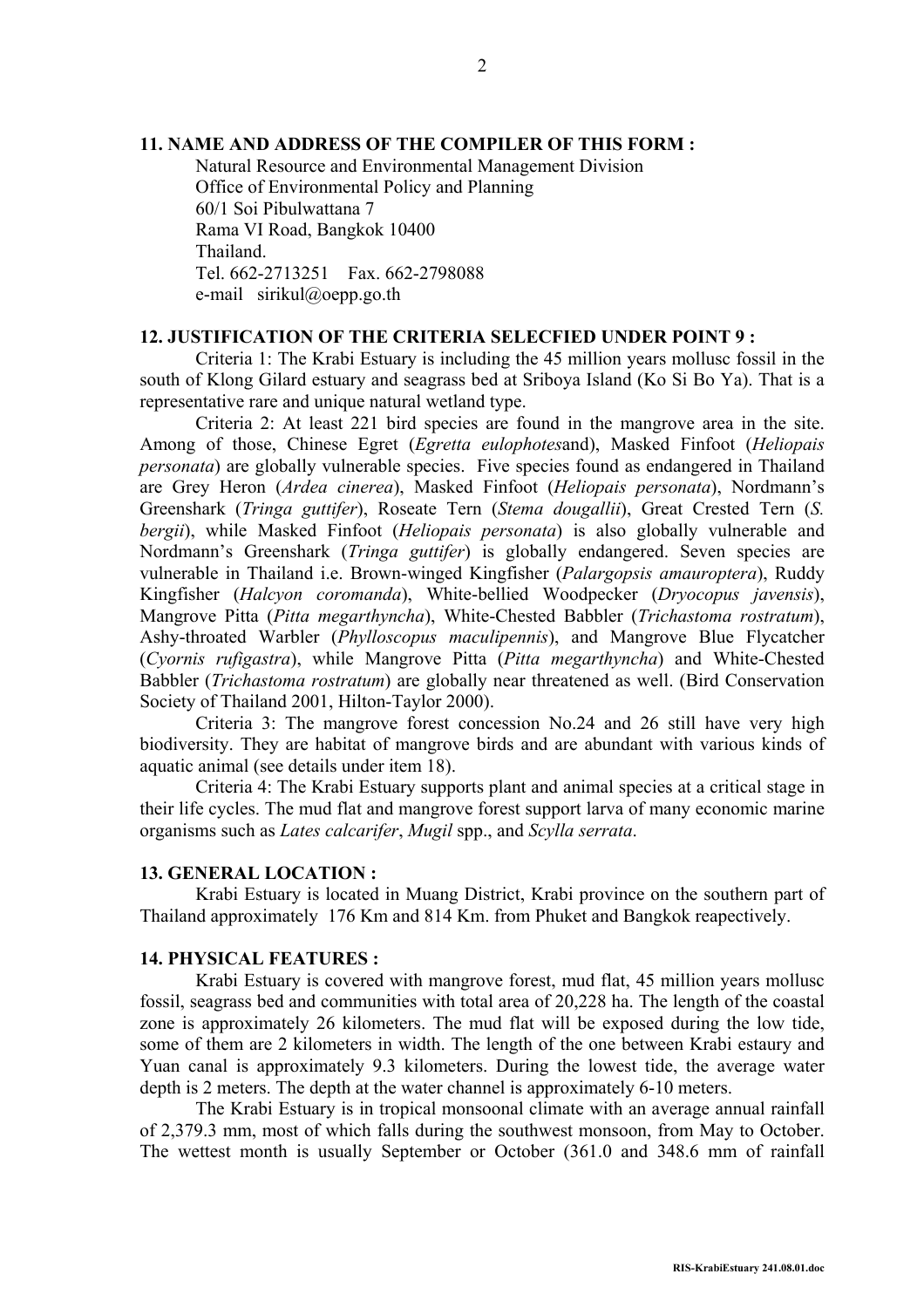respectively) and the dyiest is February (24.9 mm). The relative humidity ranges from 68% in February to 81% in October. The average annual daily temperature is  $28.1^{\circ}$  C.

#### **15. HYDROLOGICAL VALUES :**

The principal values of Krabi Estuary are sediment trapping, transportation and maintenance of sea water quality.

# **16. ECOLOGICAL FEATURES :**

Krabi Estuary is included with mangrove forest with a high predominance of *Rizophora* spp. , mud flats, rocky mountain with evergreen forest mollusc fossil and sea grass bed.

Even though during the past the area was under logging, some large plant still exist. At last 19 species of mangrove species are found, some of them are Large-leaf mangrove (*Rhizophora mucronata*), Small-leaf mangrove (*R. apiculata*), *Ceriops* spp., *Xylocarpus* spp, *Lummitzera* spp mangrove date palm (*Phoenix paludosa*), seagrass such as *Cymodocea serruleta, Halophila ovalis, Cymodocea rotundata, Syringodium isoetifolium.* (Scott A. Derek, 1989 and National Inventory of Natural Wetland, 2000)

# **17. NOTEWORTHY FLORA :**

none

# **18. NOTEWORTHY FAUNA :**

At least 221 bird species are found in the mangrove area. Among of those, Chinese Egret (*Egretta eulophotes*and , Masked Finfoot (*Heliopais personata*) are globally vulnerable species. Five species found as endangered in Thailand are Grey Heron (*Ardea cinerea*), Masked Finfoot (*Heliopais personata*), Nordmann's Greenshark (*Tringa guttifer*), Roseate Tern (*Stema dougallii*), Great Crested Tern (*S. bergii*), while Masked Finfoot (*Heliopais personata*) is also globally vulnerable and Nordmann's Greenshark (*Tringa guttifer*) is globally endangered. Seven species are vulnerable in Thailand i.e. Brownwinged Kingfisher (*Palargopsis amauroptera*), Ruddy Kingfisher (*Halcyon coromanda*), White-bellied Woodpecker (*Dryocopus javensis*), Mangrove Pitta (*Pitta megarthyncha*), White-Chested Babbler (*Trichastoma rostratum*), Ashy-throated Warbler (*Phylloscopus maculipennis*), and Mangrove Blue Flycatcher (*Cyornis rufigastra*), while Mangrove Pitta (*Pitta megarthyncha*) and White-Chested Babbler (*Trichastoma rostratum*) are globally near threatened as well. Nationally near threatened species are found such as Brahminy Kite (*Haliaeetus indus*) Edible-nest Swiftlet (*Aerodramus fusciphagus*), Black-nest Swiftlet (*A. maximus*) and Great Slaty Wookpecker (*Muelleripicus pulverulentus*). (Bird Conservation Society of Thailand 2001, Hilton-Taylor 2000).

At least 50 fish species were found. The most abundant and have economic value are Milkfish (*Chanos chanos*), Giant Seaperch (*Lates calcarifer*) and other species such as Indo-pacific Tarpon (*Megalops cyprinoides*), various species of Mullet (*Mugil* spp.), Perchlet (*Ambassis spp*.) and Slipmouth (*Leiognathus spp*.), etc. (Parr, W.K. Jonn,1988).

Some of the mammals in the mangrove area found are Crab-eating Monkeys (*Macaca fascicularis*) and Small-clawed Otter (*Aonyx cinerea*), while Crab-eating Monkeys (*Macaca fascicularis*) is globally near threatened and Dugong (*Dugong dugon*) is globally vulnerable specie.

#### **19. SOCIAL AND CULTURAL VALUES :**

The mud flat of Krabi estuary is one of the important sites of the southern part of Thailand for migratory birds. The mangrove concessions No. 24 and 26 still have very high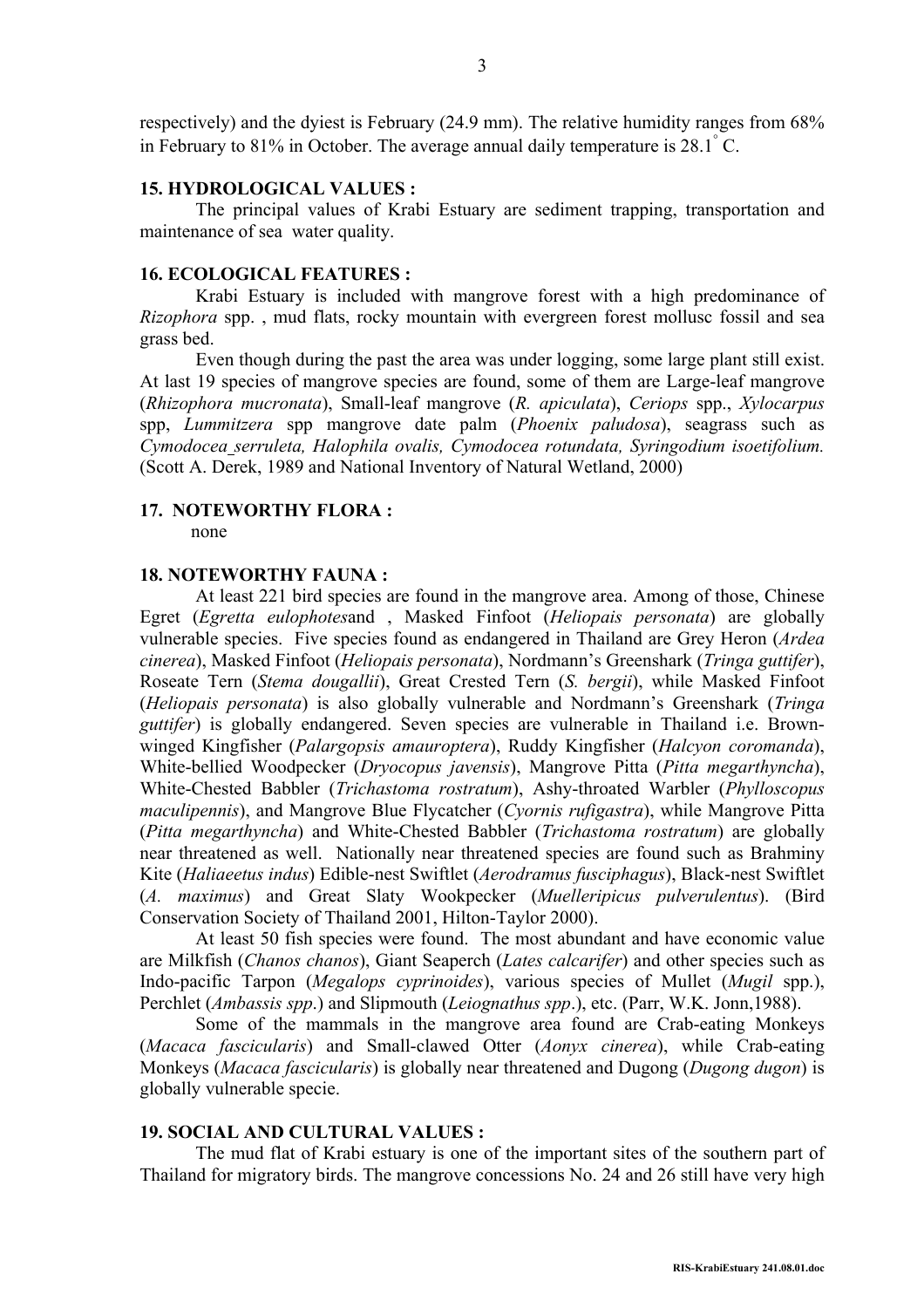biodiversity. They are habitat of mangrove birds and are abundant with various kinds of aquatic animal. The site has tourism and educational values. Since the area is near to the town, therefore it is a suitable bird-watching site for student and interested parties.

#### **20. LAND TENURE/OWNERSHIP :**

Mangrove forest, mud flats rocky mountain and seagrass bed are state owned. Commuity surrounding area are privately owned.

#### **21. CURRENT LAND USE :**

Fishing and harvesting of crabs, fruits of the Nypa Palms are harvested for food, while the fronds are used for hatching. There has been some development of aquaculture.

# **22. ADVERSE FACTORS AFFECTING THE EEOLOGICAL CHARACTER OF THE SITE :**

The enlargement of communities surounding Krabi Estuary and also the rapid growth of tourism are the major causes of water quality degradation. Remaining mangroves at the site are under pressure from illegal encroachment, while industrialization and inereased aquaculture may also pose threats in the future. There is probably some hunting of larger waterbirds.

# **23. CONSERVATION MEASURES TAKEN :**

The sand beaches, rocky wooded hills, mangroves and *Melaleuca* woodland which line the shores of the bay of Ao Nang, to the west of the site east as far as Pak Nam Krabi, are included in the Hat Nopparat Thara-Mu Ko Phi Phi National Park, Areas of mangrove at the site are categorized as National Reserve Forest and can only be cut under legitimate concessions.

#### **24. CONSERVATION MEASURES PROPOSED BUT NOT YET IMPLEMENTED :**

none.

# **25. CURRENT SCIENTIFIC RESEARCH AND FACILITIES :** none.

# **26. CURRENT CONSERVATION EDUCATION :**

none.

### **27. CURRENT RECREATION AND TOURISM :**

The area has much recreational potential owing to its proximity to the town of Krabi. It is perhaps the most easily aceessible area of species-rich mangrove for birdwatcher and naturalists in Thailand.

#### **28. JURISDICTION :**

Most of mangrove forests in Krabi estuary are concession forest that will be finished in 2001 and will change to forest conservation.

Mangrove forest area is under functional jurisdiction of the Royal Forest Department. The 45 million years molluse fossil is in Nopparatna Tara Beach and Pi Pi Island Marine National Park.

# **29. MANAGEMENT AUTHORITY :**